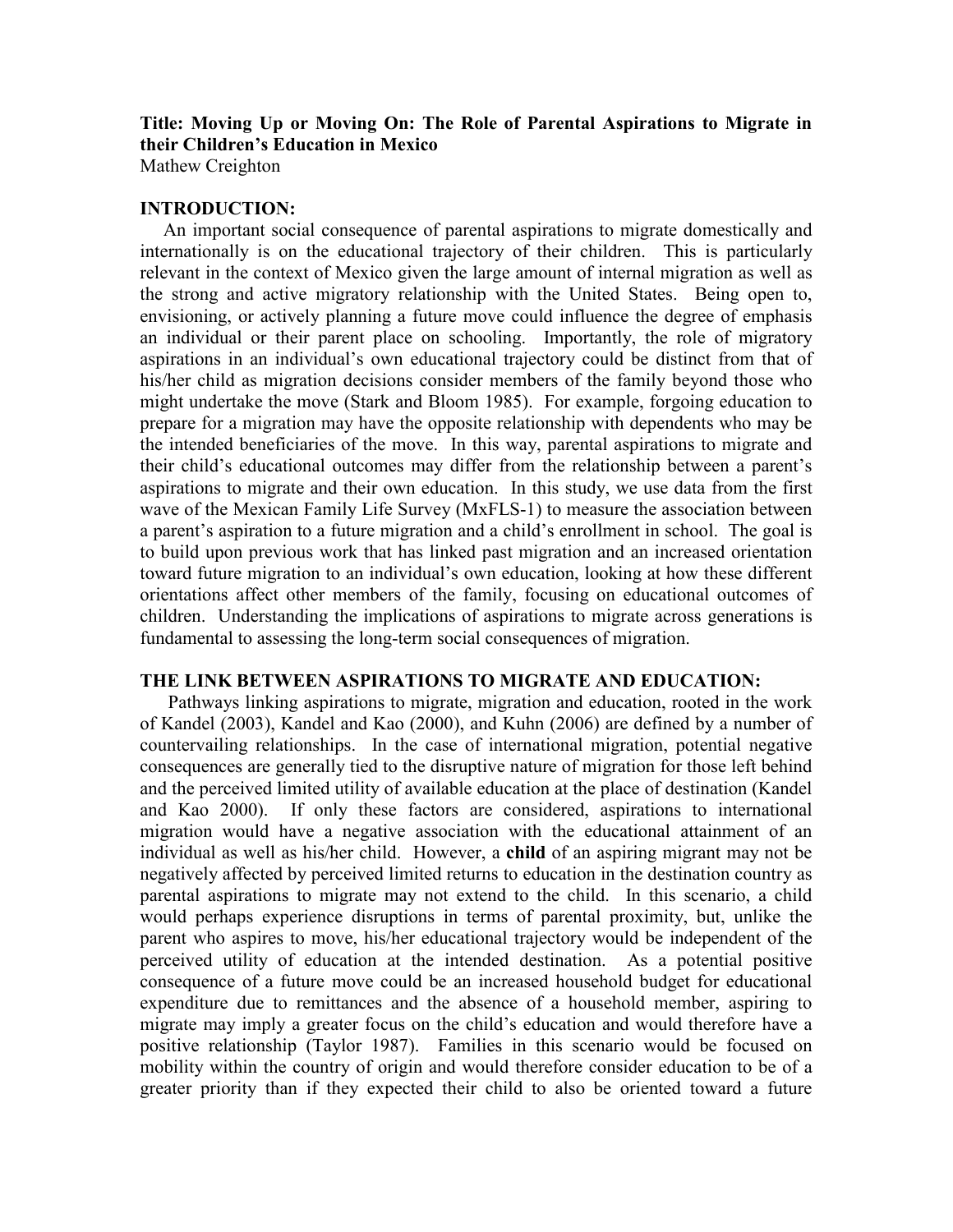international move. From this perspective, aspiring to move may signal a long-term strategy compatible with educational support for the child. The work presented here seeks to focus on the migratory aspirations of the parent, specifically looking to clarify the role these aspirations play in the educational trajectory of the child.

# Aspirations and the Culture of Migration:

 A primary pathway through which migratory aspirations are linked to education is through the culture of migration, which posits that families, households, and communities that are networked directly and indirectly to migration become oriented toward a future move (Kandel and Massey 2002). This theoretical framework has been used to describe migration flows that cannot be explained simply by economic self interest, but has implications for educational attainment as well. In the case of international migration, the theoretical link is one in which exposure to migration triggers migratory aspirations. For example, the reception of economic benefits from past and current migration, often in the form of remittances from a spouse or relative, acts as a trigger, shifting non-migrant beneficiaries' orientation toward a future move. Findings in Morocco indicate that the reception of remittances is significantly and positively associated with migratory intentions (Dalen, Groenewold, and Fokkema 2005).

 This shift in orientation could have negative consequences for an individual's schooling as aspiring to migrate to the U.S. results in reduced incentive to invest in schooling as "the U.S. labor market does not reward educational investment acquired in Mexico to anywhere near the degree that the Mexican labor market does" (Kandel and Kao 2000). Kandel and Kao (2000) find that in the case of Mexico, the migration history of a father is positively associated with aspirations to work in the United States and negatively associated with aspiring to attend a university suggesting that international migration may be perceived as an alternative to continued educational attainment en route to a better income or quality of life. In addition, students with past and/or current exposure to migration are associated with higher GPAs, but reduced odds of aspiring to college enrollment (Kandel and Kao 2001). Despite the findings of a negative association between migratory aspirations and education for individuals, the role of a parent's orientation toward a future migration in the educational outcomes of other family members, particularly children, remains unexplored.

# Domestic vs. International Migratory Aspirations:

 Some empirical evidence suggests that this relationship may differ depending on the intended destination. Individuals who are over-qualified for their local occupational options may choose internal migration, but their under-skilled equivalents will prefer international migration (Quinn and Rubb 2005). Similarly, the idea of moving domestically versus making a move internationally could imply different degrees of academic preparation depending on the perceived future utility of education in the destination and its value at the point of origin. In other words, a parent's stated goal of a future international or domestic move could be associated with a reduced or increased incentive to continue their own education.

 The implications for a child of an aspiring migrant could be positive in that the move could imply an effort to provide resources to the family, some of which could be used for schooling. In the domestic context, this would be helped by the positive feedback of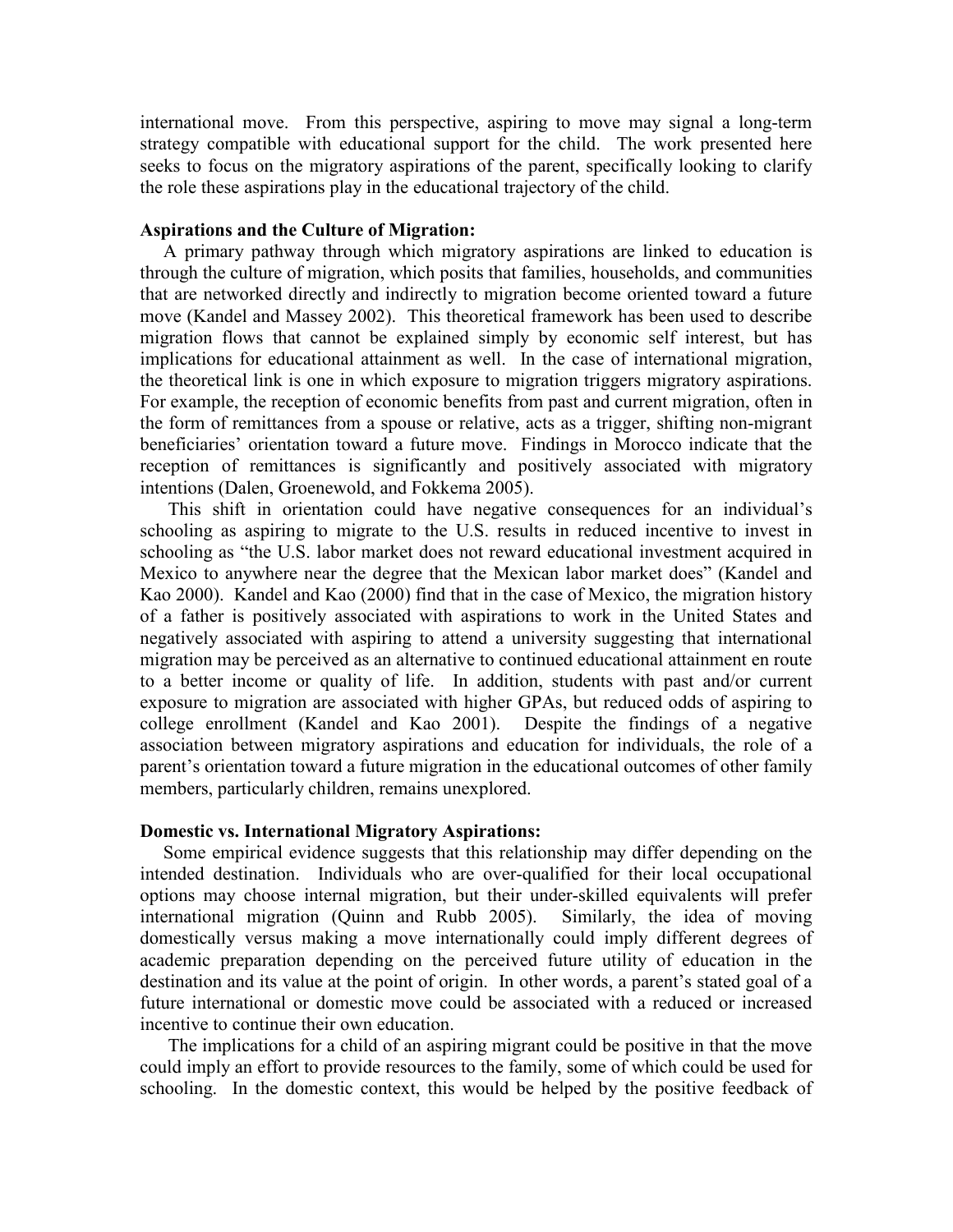migratory intentions for other members of a household. In other words, parents that aspire to domestic migration could both be taking steps to support their child's education and be indirectly passing on an incentive to continue schooling as part of an inherited desire to pursue a similar migration. In the international context, the implicit emphasis on securing resources that could be beneficial for a child's education would be present, but the feedback of passing on a desire to migrate internationally to the child would be tied to the perceived utility of education at the destination, which would be negative in the U.S.-Mexico case. These distinctions result in the following testable hypotheses.

#### HYPOTHESES:

- H1: In Mexico, having a parent who aspires to migrate domestically will be significantly and positively associated with being enrolled in school.
- H2: In Mexico, having a parent who aspires to migrate internationally will not be significantly associated with being enrolled in school.

#### DATA AND METHODS:

 The Mexican Family Life Survey is a longitudinal survey with the first wave (MxFLS-1) completed in August of 2002. MxFLS-1 includes extensive data on migration, education, and remittances for 8,440 households in 150 communities, composed of around 38,000 individuals. Education and migration were both instruments in MxFLS-1 and retrospective migration and education histories were collected at the baseline. The study design is generalizable to private dwellings nationally and regionally.

 The outcome of interest is the current enrollment status of children between the ages of 5 and 18. The education information contained in MxFLS-1 includes completed level and year as well as interruptions, repeated grades, and the reception of state support for children 15 or younger. The resulting education histories allow for the reconstruction of the current educational status and educational history of all sampled individuals.

 The explanatory variable is the migratory aspirations of a sample child's parents. These aspirations are divided separately for mothers and fathers into those that are considering a domestic move and those that are oriented toward international migration. Parents with no migratory aspirations are considered the reference.

 The modeling strategy is to look at the association between a parent's aspiration to migrate and the odds of their child being enrolled in school at the time of MxFLS-1. A second set of models will be estimated using the second wave of the Mexican Family Survey (MxFLS-2), which was collected in 2005. Of those sampled in MxFLS-1, 94% were located in MxFLS-2 (Rubalcava, Teruel, Thomas, and Goldman 2007). These models will consider the parental aspirations at wave one and the change in enrollment status between the two waves. Controls for the educational and migratory background of the parents, the core demographic characteristics of the child, and the economic and geographic context of the household will be considered.

### PRELIMINARY RESULTS:

 Table 1 shows preliminary findings looking at the association between the migratory aspirations of parents and the school enrollment status of their children using MxFLS-1.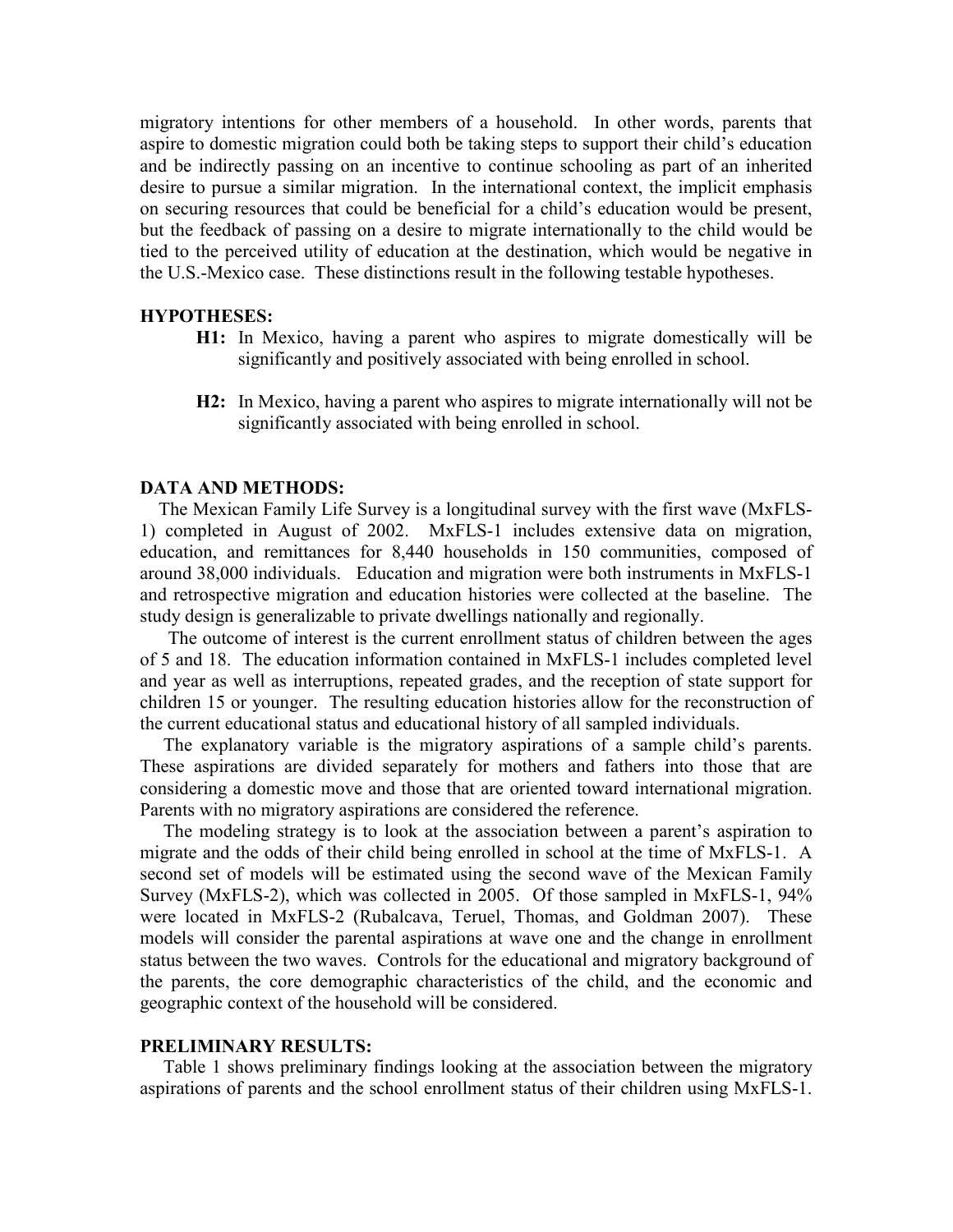Two separate models were estimated for elementary school age (6 to 12 years old) and middle and high school age (12 to 18 years old) children. Although few controls were included in the model, model 2 supports H2 for elementary age children in that there is no significant association between mothers or a fathers aspiring to migrate internationally and the enrollment status of their children.

 For middle and high school age children, model 2 is supportive of both H1 and H2. In support of the first hypothesis, having a mother who aspires to migrate domestically is significantly and positively associated with being enrolled in school. In support of the second hypothesis, these preliminary findings suggest that there is no significant association between a mother or father aspiring to migrate internationally and the enrollment status of the child. These findings are far from conclusive as controls for the migratory background of the parents, the core demographic characteristics of the child, and the economic and geographic context of the household have yet to be included. In addition, information about enrollment status of the child subsequent to the measure of parental migratory aspirations, derived from MxFLS-2, has yet to be included in the model.

|                                          |               | <b>Elementary School</b> |               |            |        | <b>Middle and High School</b> |            |      |               |            |        |
|------------------------------------------|---------------|--------------------------|---------------|------------|--------|-------------------------------|------------|------|---------------|------------|--------|
|                                          | Model 1       |                          | Model 2       |            |        |                               | Model 1    |      | Model 2       |            |        |
|                                          | Odds<br>Ratio | (z)                      | Odds<br>Ratio | (z)        |        | Odds<br>Ratio                 | (z)        |      | Odds<br>Ratio | (z)        |        |
| <b>Aspirations to Migrate:</b>           |               |                          |               |            |        |                               |            |      |               |            |        |
| Mother (ref. No Aspirations)             |               |                          |               |            |        |                               |            |      |               |            |        |
| Domestic                                 | 0.49          | $(-1.460)$               | 0.28          | $(-2.460)$ | *      | 2.81                          | (3.370)    | $**$ | 1.97          | (2.280)    | $*$    |
| International                            | 1.99          | (0.640)                  | 1.49          | (0.370)    |        | 0.74                          | $(-0.830)$ |      | 0.69          | $(-1.000)$ |        |
| Father (ref. No Aspirations)             |               |                          |               |            |        |                               |            |      |               |            |        |
| Domestic                                 | 3.73          | (1.340)                  | 3.27          | (1.240)    |        | 1.49                          | (1.290)    |      | 1.30          | (0.800)    |        |
| International                            | 0.39          | $(-1.190)$               | 0.26          | $(-1.560)$ |        | 0.59                          | $(-1.160)$ |      | 0.62          | $(-1.020)$ |        |
| <b>Parental Education:</b>               |               |                          |               |            |        |                               |            |      |               |            |        |
| Mother (ref. No Formal Education)        |               |                          |               |            |        |                               |            |      |               |            |        |
| Elementary School (1-6 years)            |               |                          | 1.83          | (1.700)    | $+$    |                               |            |      | 1.55          | (3.090)    | **     |
| Middle School (6-9 years)                |               |                          | 5.43          | (3.210)    | **     |                               |            |      | 2.43          | (4.550)    | ***    |
| High School or More (9+ years)           |               |                          | 12.37         | (2.290)    | $\ast$ |                               |            |      | 5.75          | (4.860)    | ***    |
| Father (ref. No Formal Education)        |               |                          |               |            |        |                               |            |      |               |            |        |
| Elementary School (1-6 years)            |               |                          | 1.75          | (1.450)    |        |                               |            |      | 1.10          | (0.620)    |        |
| Middle School (6-9 years)                |               |                          | 3.78          | (2.620)    | $**$   |                               |            |      | 1.58          | (2.430)    | $\ast$ |
| High School or More $(9 + \text{years})$ |               |                          | 3.46          | (1.530)    |        |                               |            |      | 3.93          | (4.960)    | ***    |
| Sex of Child (1=male)                    |               |                          | 0.98          | $(-0.100)$ |        |                               |            |      | 0.97          | $(-0.290)$ |        |
| Psuedo $R^2$                             | 0.010         |                          | 0.086         |            |        | 0.009                         |            |      | 0.069         |            |        |
| n                                        | 2,850         |                          | 2,850         |            |        | 2,169                         |            |      | 2,169         |            |        |

| Table 1: Logistic Regression of the Effect of Parental Aspirations to Migrate on School |  |  |  |  |
|-----------------------------------------------------------------------------------------|--|--|--|--|
| Enrollment of Children in Mexico                                                        |  |  |  |  |

Source: MxFLS-1

Note: All estimates use robust standard errors to adjust for clustering within households.

 $+p \leq .10, p \leq .05, p \leq .01, p \leq .01$